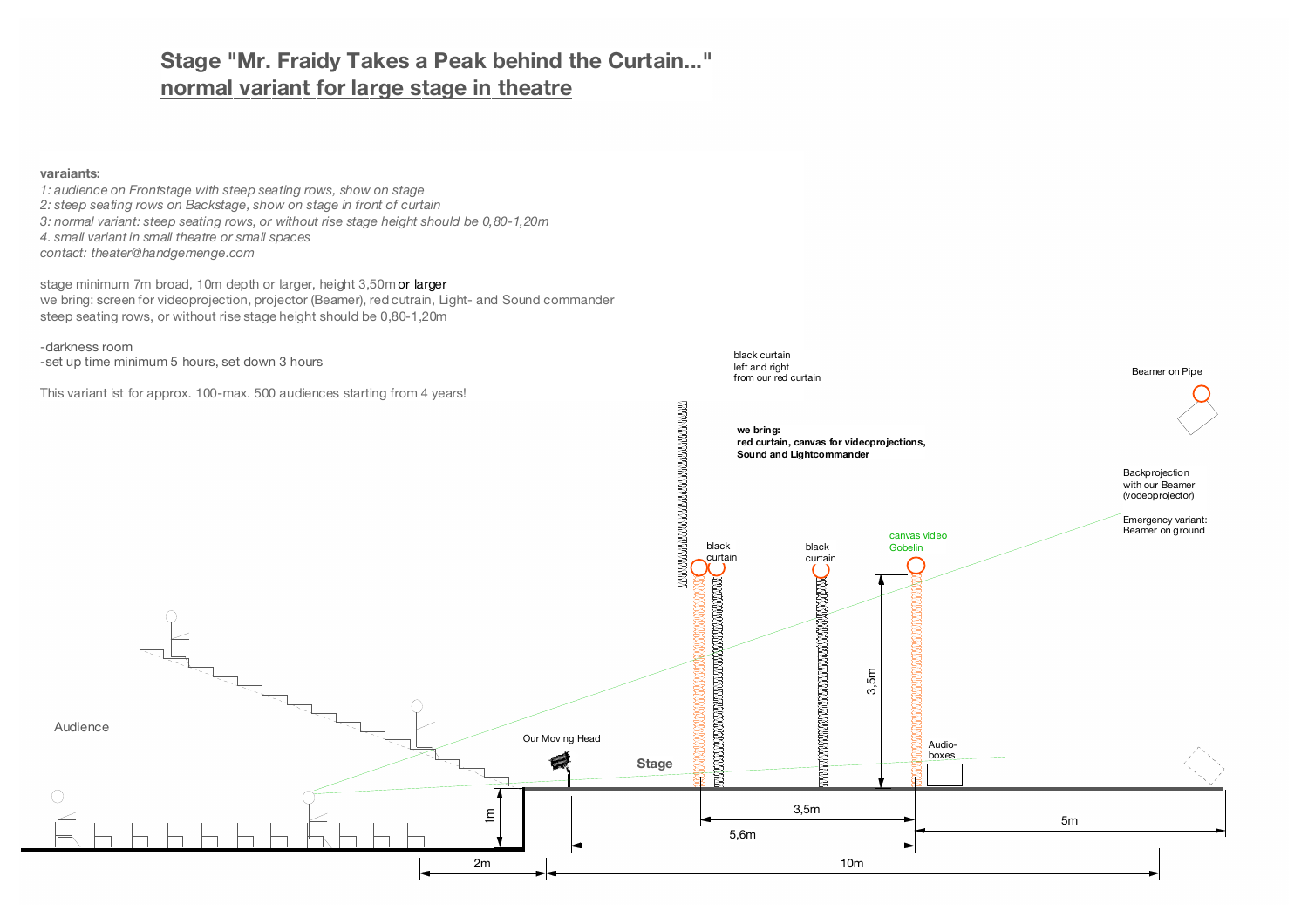# **Stage "Mr. Fraidy Takes a Peak behind the Curtain..." variant for small stage/space**

### **varaiants:**

*1: audience on Frontstage with steep seating rows, show on stage 2: steep seating rows on Backstage, show on stage in front of curtain 3: normal variant: steep seating rows, or without rise stage height should be 0,80-1,20m 4. small variant in small theatre or small spaces contact: theater@handgemenge.com*

stage minimum 6m broad, minimum 8m depth or larger, height minimum 3m we bring: screen for videoprojection, projector (Beamer), red cutrain, Light- and Sound commander -steep seating rows, or without rise stage height should be 0,80-1,20m -darkness room -set up time minimum 5 hours, set down 3 hours

This variant ist for approx. 150 audiences starting from 4 years! Variant without steep seating rows, or without rise stage height max. 100 audiences